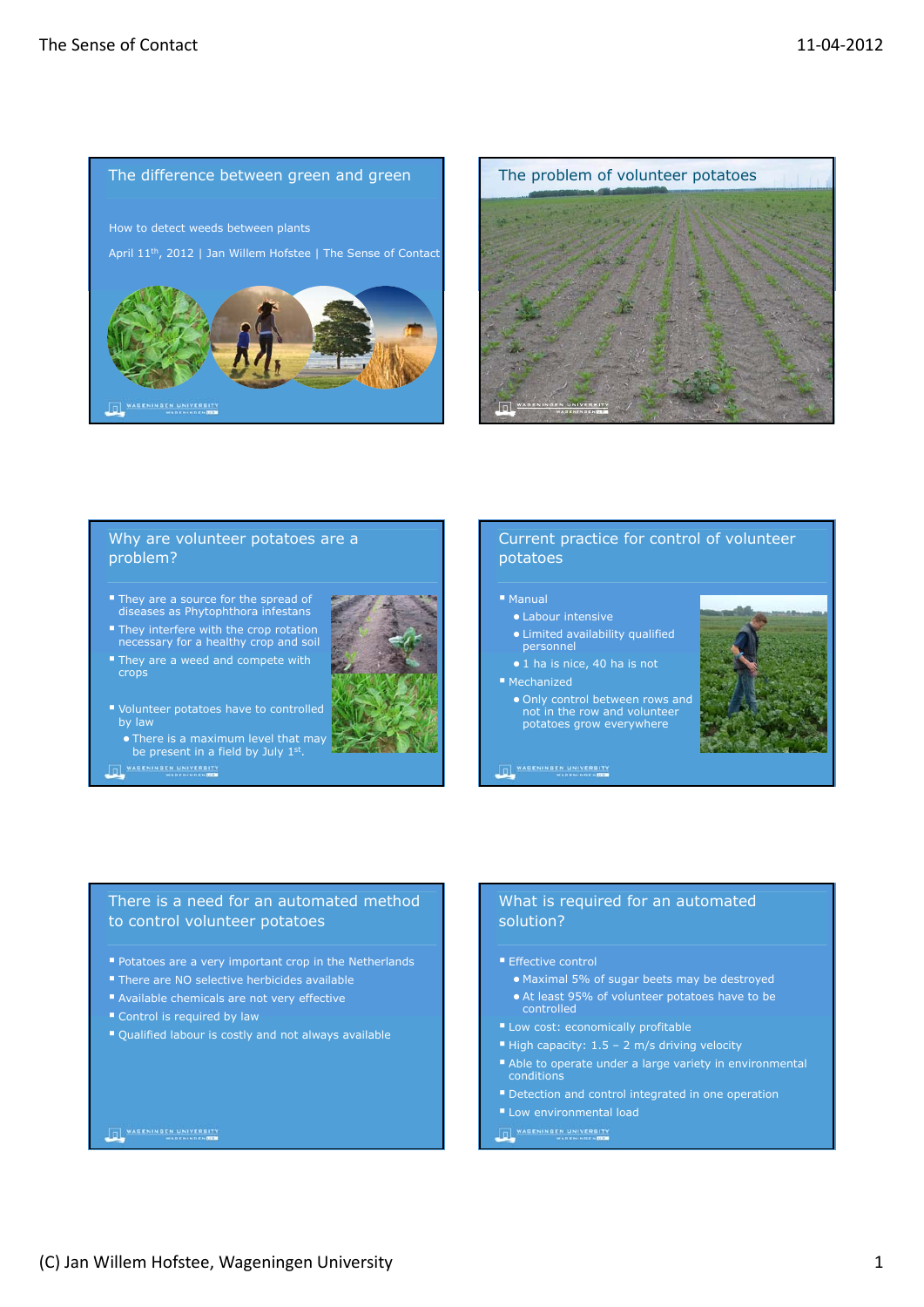

### Observing the volunteer potato plants

- Measurement in daylight is not easy
- Closed box with artificial lighting
- Measurements with two cameras ● RGB
	- NIR
- **DE WARENINGEN UNIVERSITY**



### Is it a volunteer potato or not?

- Based on feature values of sugar beet and volunteer potato
	- Value of Red, Green, Blue, Near Infrared (NIR)
	- Value of Hue, Saturation or Intensity
	- Difference between colours • Excessive green:  $EG = 2 \times Green - Red - Blue$
	- Ratio between colours
		- NDVI:  $NDVI = \frac{Red-NIR}{Red+NIR}$

#### **DE WARENINGEN UNIVERSITY**



## Potato and sugar beet plants vary from day-to-day and field-to-field

- A solution that may perfectly work in one field, may not work in the same on another day or in an other field on the same day
- An adaptive solution is needed
- **The Bayesian classifier is self** learning

**DE WARENINGEN UNIVERSITY** 

● the a-priori decision functions are based on the most recent classifications



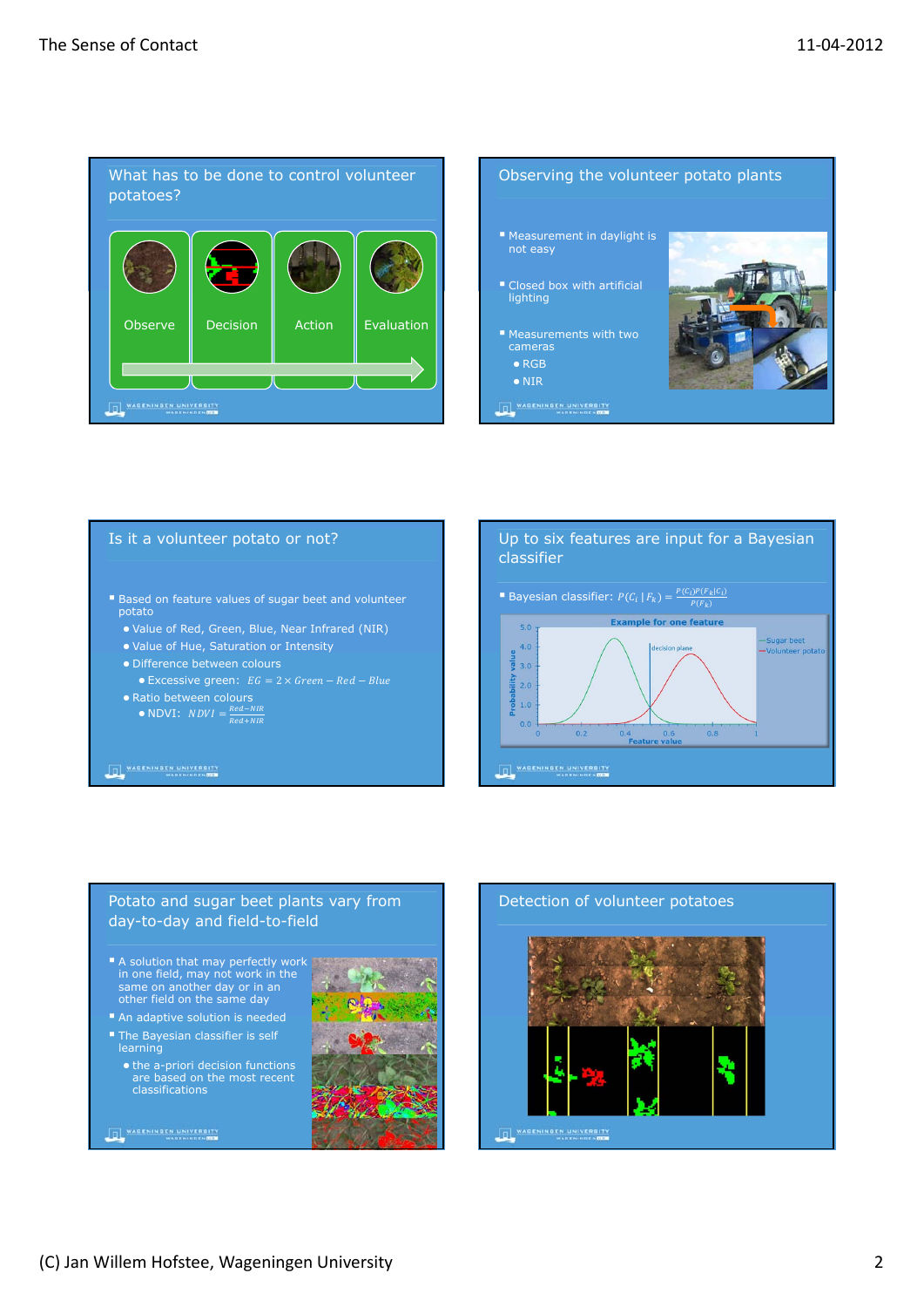

- Cut the leaves off?
- $\bullet$  It will regrow
- Dig the tuber out of the soil? ● Hard to find, can be very deep (> 30 cm)
- Pull out the plant and tuber?
- The tuber will likely stay in the soil and the plant will regrow
- Control with the systemic herbicide glyphosate is very effective

**DE WARENINGEN UNIVERSITY**